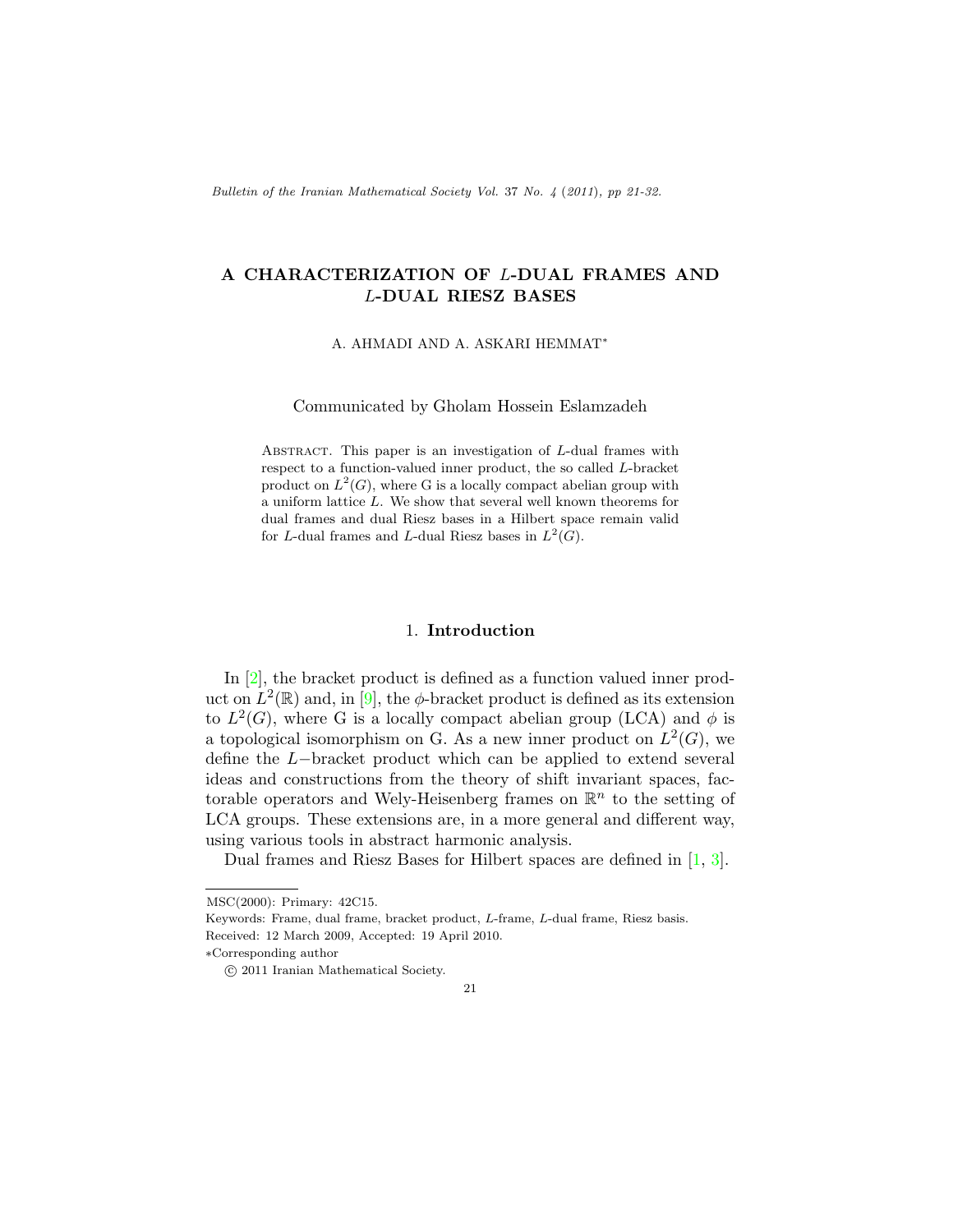The present paper deals with characterizing L-dual frames and L dual Riesz bases on  $L^2(G)$ , and consists of four sections. In the first section some definitions and preliminaries related to locally compact abelian groups and L-bracket products are introduced. In Section 2, we state some definitions and notations related to L-frames. In Section 3, we define and characterize L-dual frames and, finally, in Section 4, we define L-dual Riesz basis.

## 2. Preliminaries

In this section we give a brief review of definitions and notations from LCA groups and L-bracket product. For more details on LCA groups we refer to the book  $[4]$  and an extensive study of the L-bracket product theory can be found in [\[7\]](#page-11-1).

Definition 2.1. A subgroup L of G is called a uniform lattice, if it is discrete and co-compact; i.e.,  $G/L$  is compact.

**Definition 2.2.** Let  $f, g \in L^2(G)$ . The L-bracket product of f and g is defined as the mapping  $[.,.]_L: L^2(G) \times L^2(G) \to L^1(G/L)$  given by

$$
[f,g]_L(\dot{x}) = \sum_{k \in L} f\bar{g}(xk^{-1}) \text{ for all } \dot{x} \in G/L.
$$

We define the L-norm of **f** as  $||f||_L(\dot{x}) = ([f, f]_L(\dot{x}))^{\frac{1}{2}}$ .

The above definition appears in [\[7\]](#page-11-1) with the following formula

$$
[f,g]_{\phi}(\dot{x}) = \sum_{\phi(k)\in\phi(L)} f\bar{g}(x\phi(k^{-1})) \text{ for all } \dot{x} \in G/\phi(L),
$$

where  $\phi$  is any topological isomorphism on G.

Note 2.3. If  $\phi: G \to G$  is a topological automorphism and L is a uniform lattice in G, then  $\phi(L)$  is also a uniform lattice in G [\[3\]](#page-10-2). Thus, we assume that  $G$  is a LCA group with uniform lattice  $L'$  and we set  $L = \phi(L')$ . In the present paper we always assume that  $G/L$  is normalized; i.e.,  $|G/L| = 1$ .

Let  $L$  be a uniform lattice in  $G$ . Choosing the counting measure on L, a relation between the Haar measure dx on G and dx on  $\frac{G}{L}$  is given by the following case of Weil's formula [\[4\]](#page-10-3). For  $f \in L^1(G)$ , we have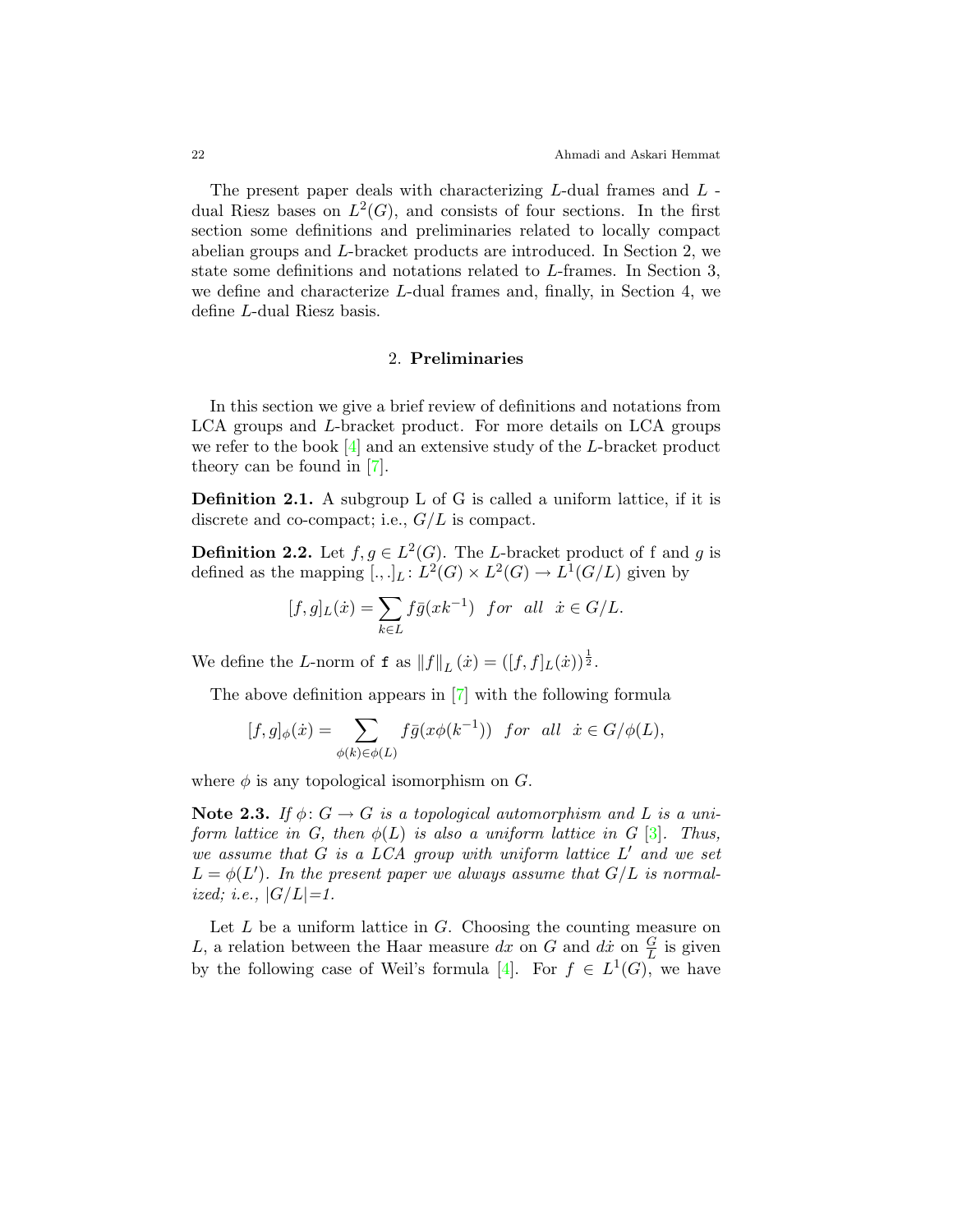$$
\sum_{k \in L} f(xk^{-1}) \in L^1(G) \text{ and}
$$

$$
\int_G f(x)dx = \int_{G/L} \sum_{k \in L} f(xk^{-1})dx.
$$

Example 2.4. Examples of L-bracket product:

(1) Consider  $G = \mathbb{R}^n$  with the uniform lattice  $L' = \mathbb{Z}^n$ . Let the topological automorphism  $\phi : \mathbb{R}^n \longrightarrow \mathbb{R}^n$ , given by  $\phi(x) = Ax$ , where A is an invertible  $n \times n$  matrix. The L-bracket product is the A-bracket product defined as  $[f, g]_L(x) = \sum_{n \in \mathbb{Z}^n} f\overline{g}(x - An)$ , for  $f, g \in L^2(\mathbb{R}^n)$  (see [\[5\]](#page-10-4)).

In particular, let  $n = 1$  and  $G = \mathbb{R}$  with the uniform lattice  $L' = \mathbb{Z}$ . Fix  $a \in \mathbb{R}^+$ , we define:  $\phi(x) = ax$ , for  $x \in \mathbb{R}$ . The mapping  $[.,.]_L : L^2(\mathbb{R}) \times L^2(\mathbb{R}) \longrightarrow L^1([0,1]),$  defined by  $[f,g]_L(x) = \sum_{n \in \mathbb{Z}} f \overline{g}(x-na)$  is the a-pointwise inner product of f and g (see [\[2\]](#page-10-0)).

(2) Consider the LCA group  $G = \mathbb{R} \times \Delta_p$ , where p is a prime and  $\Delta_p$  denote the group of p-adic integers as defined in [\[6\]](#page-11-2). and let L be the subgroup  $\{(n, nu)\}_{n \in \mathbb{Z}}$  of  $\mathbb{R} \times \Delta_p$ , where  $u = (1, 0, 0, ...)$ . Then, L is a uniform lattice in  $\mathbb{R} \times \Delta_p$  (obviously L is dis-crete and by Theorem 10.13 in [\[6\]](#page-11-2),  $(\mathbb{R} \times \Delta_p)/L$  is compact). Let  $a := (1/p, 0, 0, ...) \in \Delta_p$ . Then, the mapping  $\phi : \mathbb{R} \times \Delta_p \to \mathbb{R} \times \Delta_p$ defined by  $(x, v) \in \mathbb{R} \times \Delta_p$ , by  $\phi(x, v) = (2x, av)$ , is a topological isomorphism on  $\mathbb{R} \times \Delta_p$ , thus The L-bracket product is  $[f,g]_L(x,v) = \sum_{n \in \mathbb{Z}} f\overline{g}(x-2n,v-anu), \text{ for } f,g \in L^2(\mathbb{R} \times \Delta_p)$ (see  $[8]$ ).

**Definition 2.5.** The function  $g \in L^2(G)$  is L-bounded, if there exists  $M > 0$  such that  $||g||_L (\dot{x}) \leq M$ ; a.e.

For  $f, g \in L^2(G)$  the function  $[f, g]_L g$  need not generally be in  $L^2(G)$ . For example consider  $f(x) = g(x) = \chi_{[0,a]}x^{-\frac{1}{3}}$ , where  $a \in \mathbb{R}^+$  and  $\phi(x) = ax$ , for  $x \in \mathbb{R}$ . But, if  $f, g, h \in L^2(G)$  and  $g, h$  are L-bounded, then  $[f, g]_L h \in L^2(G)$  (see [\[7\]](#page-11-1)).

#### 3. L-frame

In [\[9\]](#page-11-0),  $\phi$ -frames and its associated  $\phi$ -analysis and  $\phi$ -frame operators are defined. They obtained criteria for a sequence to be a  $\phi$ -frame or a  $\phi$ -Bessel sequence. In this section we state those concepts in L−bracket product sense.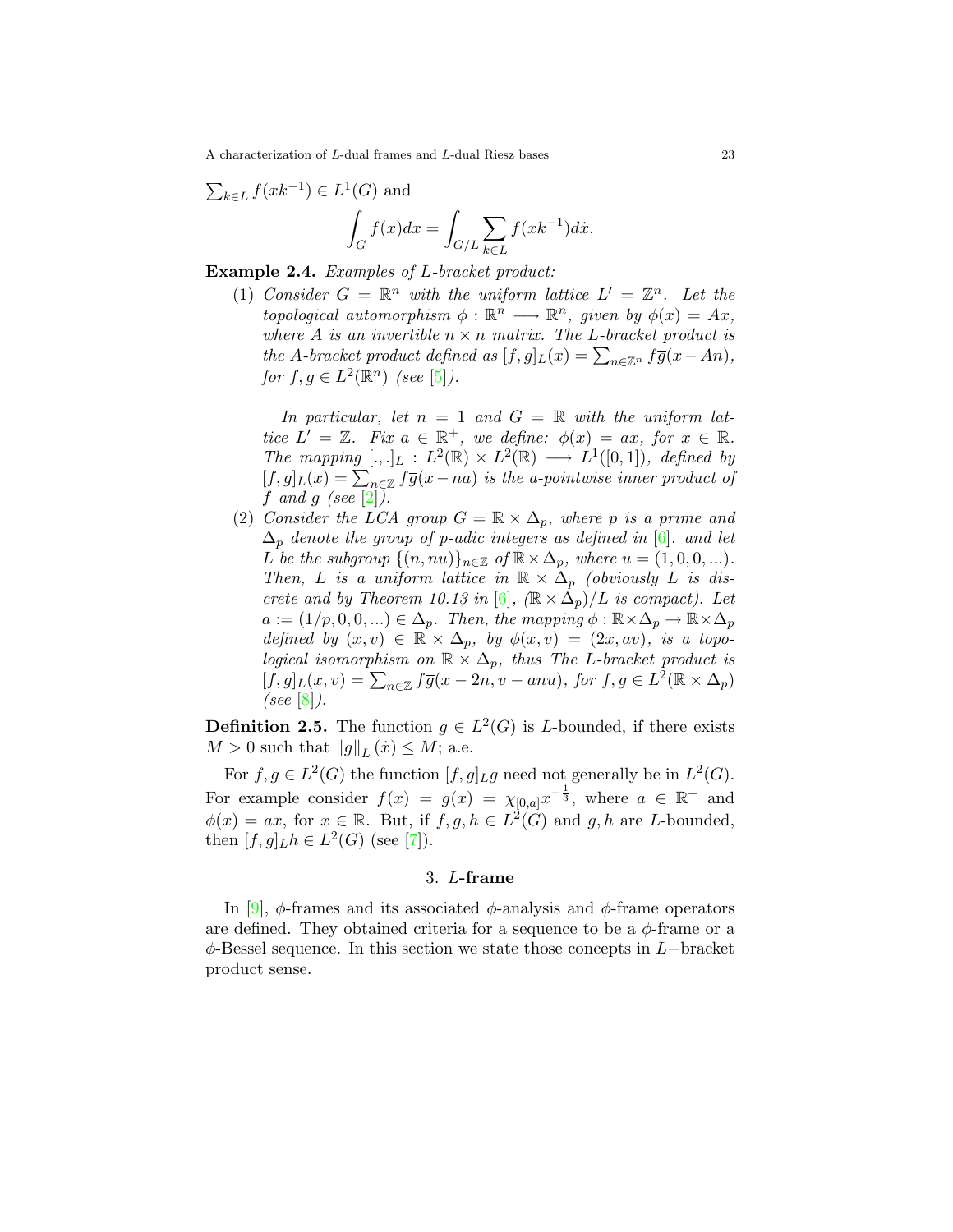**Definition 3.1.** The sequence  $\{f_n\}_{n\in\mathbb{N}}$  in  $L^2(G)$  is said to be a Lframe, if there exist positive constants  $0 < A \leq B < \infty$  such that for all  $f \in L^2(G)$ 

$$
A \|f\|_{L}^{2}(\dot{x}) \leq \sum_{n \in \mathbb{N}} |[f, f_{n}]_{L}(\dot{x})|^{2} \leq B \|f\|_{L}^{2}(\dot{x}) \text{ for } \dot{x} \in G/L \text{ a.e.}.
$$

Those sequences in  $L^2(G)$ , which satisfy only the right-hand inequality in the above formula are called L-Bessel sequences.

We now intend to define L-pre frame and L-analysis operators. We need to introduce a vector space which plays the role of  $l^2(\mathbb{N})$  in the standard case. To this end, define  $l_1^2(G/L)$  as the space all sequences in  $L^{\infty}(G/L)$  such that convergent in  $\overline{L}^{1}(G/L)$ ; i.e.

$$
l_1^2(G/L) = \{ \{ g_i \}_{i \in \mathbb{N}} \subset L^{\infty}(G/L) ; \int_{G/L} \sum_{i \in \mathbb{N}} |g_i(\dot{x})|^2 \, d\dot{x} < \infty \},
$$

 $l_1^2(G/L)$  is an inner product space with respect to the following inner product:

$$
[.,.]_{l_1^2(G/L)}: l_1^2(G/L) \times l_1^2(G/L) \to L^1(G/L), [\{g_i\}, \{h_i\}]_{l_1^2(G/L)} = \sum_{i \in \mathbb{N}} g_i \overline{h_i}.
$$

For  ${g_i}_{i \in \mathbb{N}} \in l_1^2(G/L)$ , The pointwise norm is defined by

$$
\|\{g_i\}\|_{l_1^2(G/L)}(\dot{x})=(\sum_{i\in\mathbb{N}}|g_i(\dot{x})|^2)^{\frac{1}{2}},
$$

and the uniform norm by

$$
\|\{g_i\}\|_{l_1^2(G/L)} = (\int_{G/L} \sum_{i \in \mathbb{N}} |g_i(\dot{x})|^2) dx^{\frac{1}{2}}.
$$

Let  ${f_n}_{n \in \mathbb{N}} (= f)$  be a L-bounded sequence in  $L^2(G)$ . Define the Lanalysis operator as the mapping  $T^f_L$  $L^{1}(G) \to l_{1}^{2}(G/L)$  by

$$
T_L^fg = \{ [g, f_n]_L \}_{n \in \mathbb{N}}, \quad \text{for all } g \in L^2(G),
$$

and the L-pre frame operator as the mapping  $T_L^{*f}$  $L^{*f}: l_1^2(G/L) \to L^2(G)$ by

$$
T_L^{*f}(\lbrace g_n \rbrace) = \sum_{n \in \mathbb{N}} f_n g_n, \quad \text{for all } \{g_n\}_{n \in \mathbb{Z}} \in l_1^2(G/L).
$$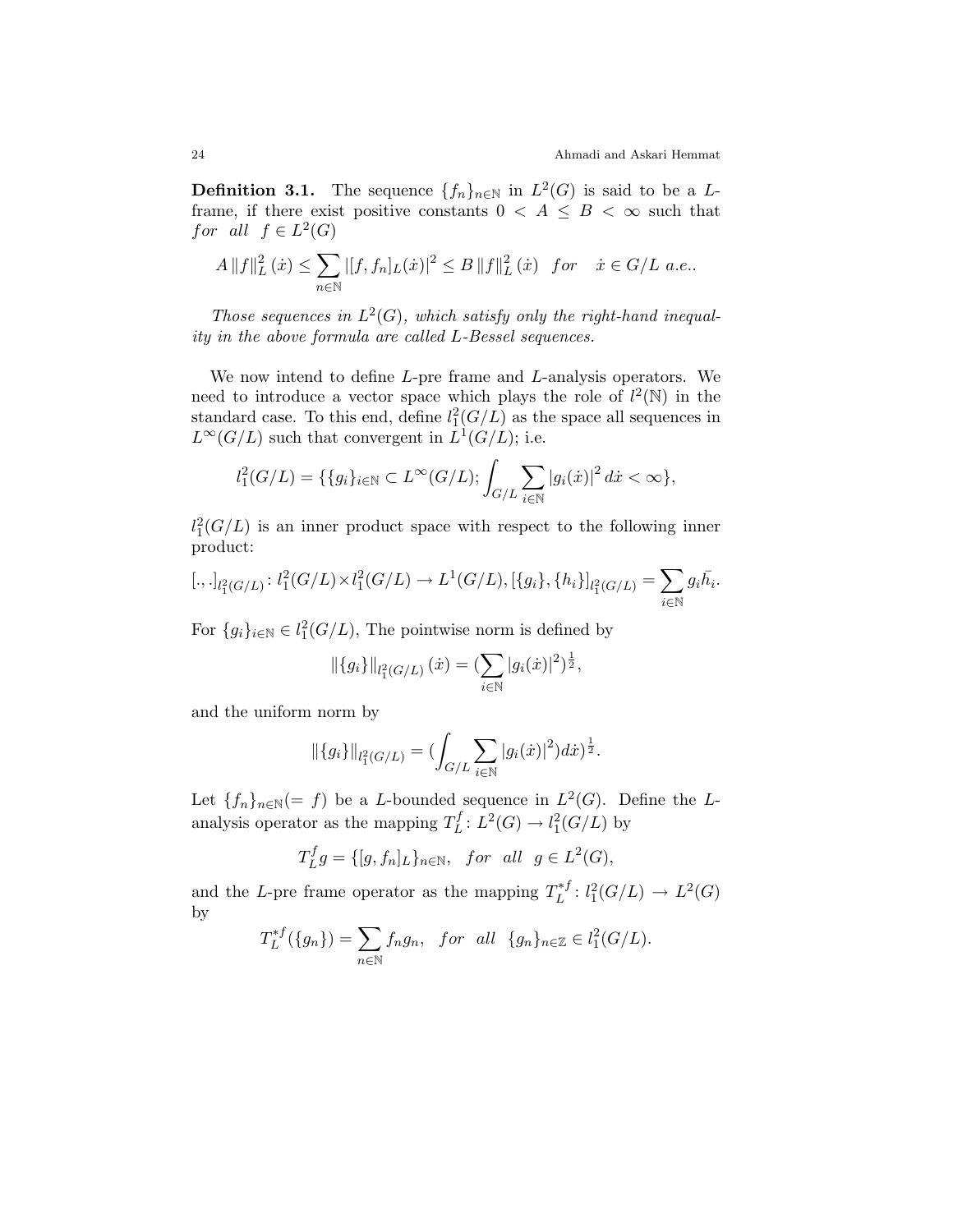**Remark 3.2.** Our purpose is to consider a special  $l_1^2$ -orthonormal basis for  $l_1^2(G/L)$ . Consider the functions  $g(x) = 1$  and  $h(x) = 0$ , for all  $\dot{x} \in G/L$ , and the sequence  $\Delta_n = {\Delta_n^k}_{k=1}^{\infty}$  of functions  $\Delta_n^k: G/L \to \mathbb{C}$ for  $n = 1, 2, 3...$  in  $L^{\infty}(G/L)$ , defined by

<span id="page-4-0"></span>(3.1) 
$$
\Delta_n^k(\dot{x}) = \begin{cases} g(\dot{x}) & \text{if } k = n, \\ h(\dot{x}) & \text{if } k \neq n. \end{cases}
$$

The vectors  $\{\Delta_n\}_{n\in\mathbb{N}}$  defined by  $(3.1)$  constitute an  $l_1^2$ -orthonormal basis for  $l_1^2(G/L)$  that, called canonical  $l_1^2$ -orthonormal basis.

In the following theorem we characterize L-Bessel sequence in terms of the L-pre frame operators.

<span id="page-4-2"></span>**Theorem 3.3.** [\[9\]](#page-11-0) Let  $\{f_n\}_{n\in\mathbb{N}}$  be a *L*-bounded sequence in  $L^2(G)$ .

- (1)  $\{f_n\}_{n\in\mathbb{N}}$  is L-Bessel with bound B if and only if  $T_L^{*f}$  $L^{*J}$  is a well defined, bounded operator from  $l_1^2(G/L)$  into  $L^2(G)$  and  $\parallel$  $T^{*f}_L$ fined, bounded operator from  $l_1^2(G/L)$  into  $L^2(G)$  and  $||T_L^{*f}|| \leq$  $\sqrt{B}$ .
- (2)  ${f_n}_{n\in\mathbb{N}}$  is a L-frame if and only if  $T_L^{*f}$  $L^{*}$  is a well defined, bounded operator from  $l_1^2(G/L)$  onto  $L^2(G)$ .

**Remark 3.4.** Let  $\{f_n\}_{n\in\mathbb{N}}$  be a L-frame. Assume that each  $f_n$ ,  $n \in \mathbb{N}$ , is L-bounded in  $L^2(G)$ . Then, the L-frame operator defined by  $S_L :=$  $T^{*f}_L$  $_L^{*f}T_L^f$  $L<sup>f</sup>$  is bounded. For all  $g \in L<sup>2</sup>(G)$  we have  $[S_L g, g]_L(\dot{x}) = [\sum_{n \in \mathbb{N}} [g, f_n]_L(\dot{x}) f_n, g]_L(\dot{x}) = \sum_{n \in \mathbb{N}} [g, f_n]_L[g, f_n]_L(\dot{x})$  $=$   $\sum$ n∈N  $|[g, f_n]_L(\dot{x})|^2$ , *a.e.*,  $\dot{x} \in G/L$ .

So, we have:  $A[g, g]_L(\dot{x}) \leq [S_{\phi}g, g]_L(\dot{x}) \leq B[g, g]_L(\dot{x})$  a.e. Therefore,  $AI \leq S_L \leq BI$ . By a standard argument as in the frame theory  $S_L$  is invertible (see [\[9\]](#page-11-0)), and

<span id="page-4-1"></span>(3.2) 
$$
B^{-1}I \leq S_L^{-1} \leq A^{-1}I.
$$

**Definition 3.5.** A function  $h \in L^{\infty}(G)$  is said to be *L*-periodic, if  $h(xk) = h(x)$  for all  $k \in L, x \in G$ . We will denote by  $B_L(G)$  the set of all *L*-periodic functions in  $L^{\infty}(G)$ .

**Definition 3.6.** Let E be a subgroup of G or  $G/L$ . An operator  $U: L^2(G) \to L^p(E), 1 \leq p \leq \infty$ , is said to be L-factorable, if  $U(hf) =$  $hU(f)$  for all  $f \in L^2(G)$  and all L-periodic functions  $h \in L^{\infty}(G)$ .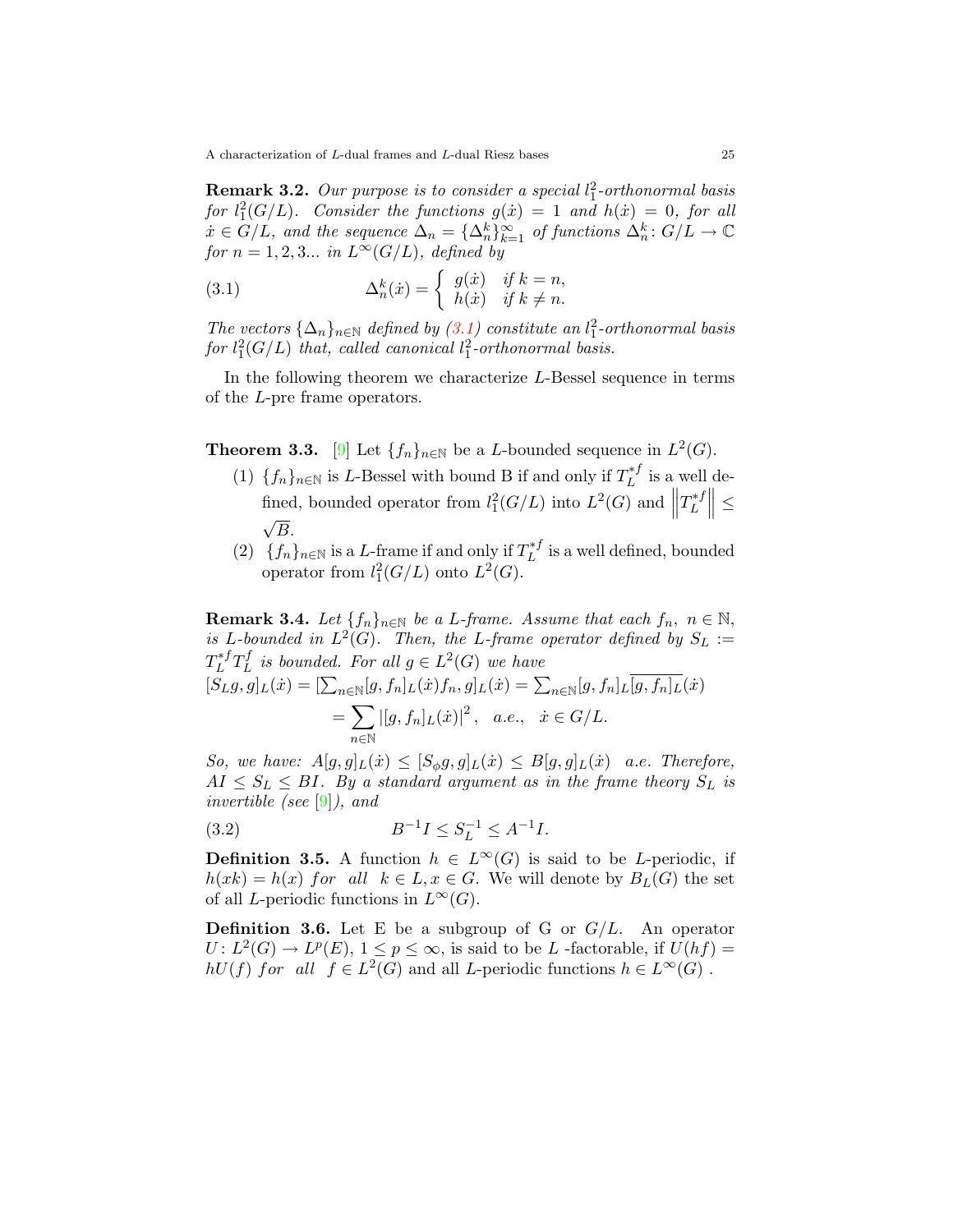<span id="page-5-0"></span>Lemma 3.7. [\[8\]](#page-11-3)

- (1) Let U be a bounded L-factorable operator on  $L^2(G)$ . Then, for every  $f \in L^2(G)$  we have  $||Uf||_L(\dot{x}) \le ||U|| \, ||f||_L(\dot{x})$  a.e.,
- (2) Let  $f, g \in L^2(G)$ . Then, for all periodic functions h,

$$
[fh, g]_L = h[f, g]_L, [f, \bar{h}g]_L = h[f, g]_L.
$$

The following proposition shows that every bounded L-factorable operator on  $L^2(G)$  is adjointable.

**Proposition 3.8.** [\[8\]](#page-11-3) Let  $U: L^2(G) \to L^2(G)$  be a bounded L-factorable operator and  $U^*$  be its adjoint. Then,  $U^*$  is L-factorable. Moreover, for all  $f, g \in L^2(G), [U(f), g]_L(\dot{x}) = [f, U^*(g)]_L(\dot{x})$  a.e.,  $\dot{x} \in G/L$ .

<span id="page-5-2"></span>**Lemma 3.9.** Let  $\{f_n\}_{n\in\mathbb{N}}$  be a L-frame that is L-bounded and  $S_L$  is L-frame operator for  $\{f_n\}_{n\in\mathbb{N}}$  then  $S_L$  is L-factorable.

**Proof.** Let h be a L-periodic function we show that

$$
S_L(hf) = hS_L(f) \quad \text{for all} \quad f \in L^2(G).
$$

 $S_L(hf) = \sum_{n \in \mathbb{N}} [hf, f_n]_Lf_n$ , on the other hand, by Lemma [3.7\(](#page-5-0)2) we have  $S_L(hf) = \sum_{n \in \mathbb{N}} h[f, f_n]_L f_n = hS_L(f)$ . Thus,  $S_L$  is a L-factorable.

# 4. L -dual frame

Our goal in this section is to define and characterize L-dual frames for L-frames in  $L^2(G)$ .

**Definition 4.1.** Let  $\{f_n\}_{n\in\mathbb{N}}$  be a *L*-bounded, *L*-frame, then the *L*bounded, L-frame  $\{g_n\}_{n\in\mathbb{N}}$  is called a L -dual frame for  $\{f_n\}_{n\in\mathbb{N}}$  if

<span id="page-5-1"></span>(4.1) 
$$
g = \sum_{n \in \mathbb{N}} [g, g_n]_L f_n \quad \text{for all} \quad g \in L^2(G)
$$

**Remark 4.2.** Let  $\{g_n\}_{n\in\mathbb{N}}$  be a L-dual frame for  $\{f_n\}_{n\in\mathbb{N}}$ , thus they are L-Bessel sequences and we denote the L-pre frame operator for  $\{f_n\}_{n\in\mathbb{N}}$ by  $T^{*f}_L$  $L_L^{*,*f}$ , and the L-pre frame operator for  $\{g_n\}_{n\in\mathbb{N}}$  by  $T_L^{*g}$  $L^{*g}$ . In terms of these operators  $(4.1)$  means

$$
(4.2)\t\t T_L^{*f}T_L^g = I.
$$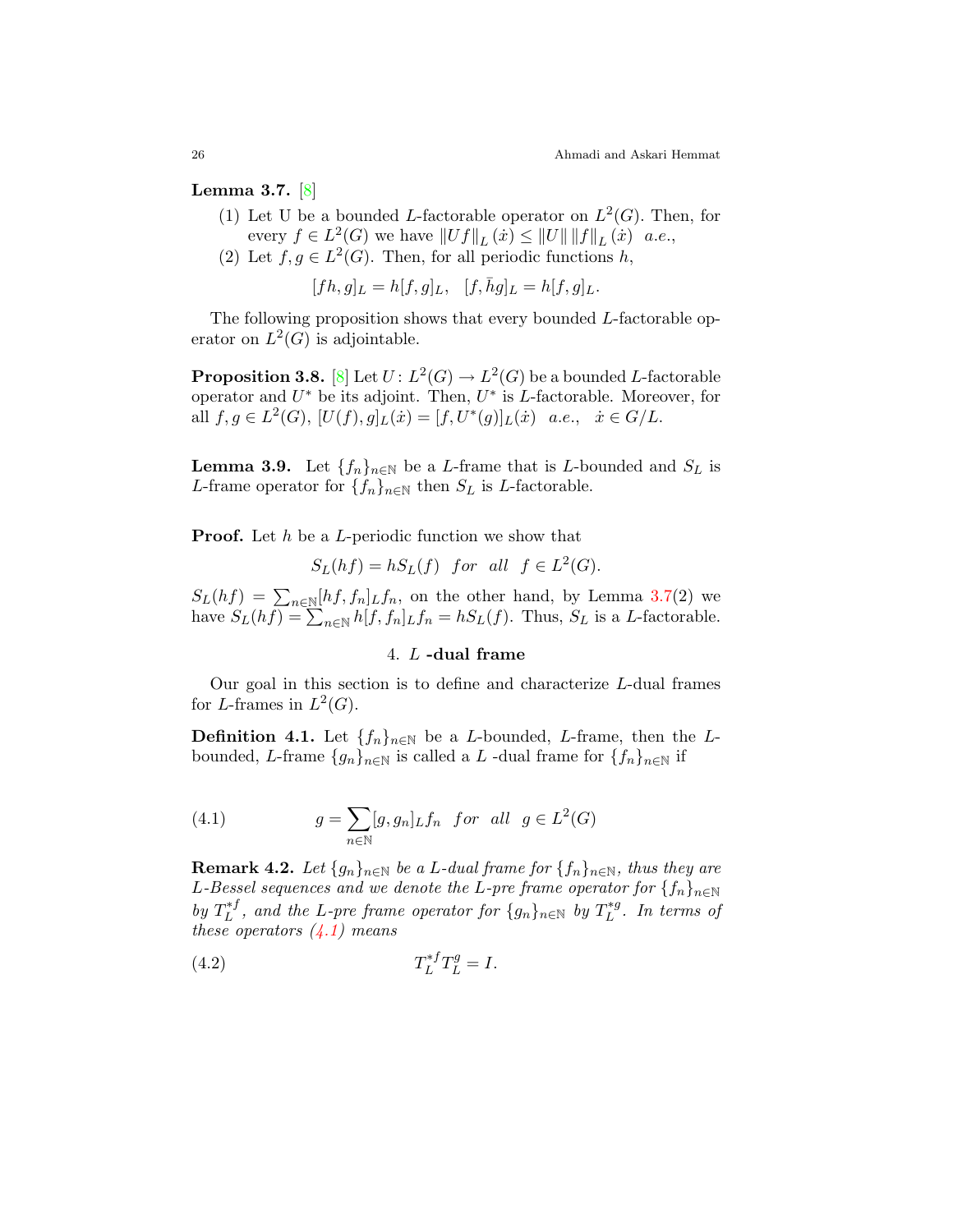**Remark 4.3.** By the equation  $(3.2)$ ,  $\{S_L^{-1}\}$  $\binom{n-1}{L}$   $f_n$  $\}$   $n \in \mathbb{N}$  is a L-frame and by  $Lemma 3.9, S_L^{-1}$  $Lemma 3.9, S_L^{-1}$  $Lemma 3.9, S_L^{-1}$  $L^{-1}$  is L-factorable and then by Lemma [3.7\(](#page-5-0)1):

 $\left\| {S_L^{ - 1} } \right\|$  $\|L^{-1}(f_n)\|_{L} (\dot{x}) \leq \|S_L^{-1}\|$  $\mathbb{E}^{-1}$ || || $f_n$ ||<sub>L</sub> $(\dot{x})$  a.e., for all  $n \in \mathbb{N}$ 

thus  $\{S_L^{-1}$  $\binom{-1}{L}$   $f_n$   $\}_n \in \mathbb{N}$  is L-bounded and also we have

$$
g = S_L S_L^{-1} g = \sum_{i \in \mathbb{N}} [g, S^{-1} f_n]_L f_n,
$$

and  $\{S_L^{-1}$  $L^{-1}f_n$ <sub>}n∈N</sub> is a L-dual frame for  $\{f_n\}_{n\in\mathbb{N}}$ , that is called the canonical or standard L-dual frame.

We begin with a lemma, which shows the roles of  $\{f_n\}_{n\in\mathbb{N}}$  and  $\{g_n\}_{n\in\mathbb{N}}$ can be interchanged:

<span id="page-6-1"></span>**Lemma 4.4.** Assume that  $\{f_n\}_{n\in\mathbb{N}}$  and  $\{g_n\}_{n\in\mathbb{N}}$  are *L*-bounded, *L*-Bessel sequences in  $L^2(G)$ . Then, the following are equivalent:

- (i)  $g = \sum_{n \in \mathbb{N}} [g, g_n]_L f_n$  for all  $g \in L^2(G)$
- <span id="page-6-0"></span>(ii)  $g = \sum_{n \in \mathbb{N}} [g, f_n]_{L} g_n$  for all  $g \in L^2(G)$

**Proof.** In terms of the L-pre frame operators (i) means that  $T_L^{*f}$  $L^{*f}T_{L}^{g}=I$ 

(4.3) 
$$
(T_L^{*f}T_L^g = I)^* = T_L^{*g}T_L^f = I
$$

which is identical to the statement in (ii). In a similar way (ii) implies (i).

When [\(4.3\)](#page-6-0) is satisfied, we say that  $T_L^{*g}$  $L^{*g}$  is a left inverse of  $T_L^f$  $L^f$  .

<span id="page-6-2"></span>**Lemma 4.5.** Let  ${f_n}_{n\in\mathbb{N}}$  be a L-bounded, L-frame for  $L^2(G)$  and  $\{\Delta_k\}_{k\in\mathbb{N}}$  be the canonical  $l^2$ -orthonormal basis for  $l^2(G/L)$ . The L-dual frames for  $\{f_n\}_{n\in\mathbb{N}}$  are precisely the family  $\{g_n\}_{n\in\mathbb{N}} = \{V(\Delta_n)\}\,$ , where  $V: l^2(G/L) \to L^2(G)$  is a bounded left inverse of  $T_L^f$ 'J<br>L

**Proof.** If V is a bounded, left inverse of  $T_L^f$  $L^{\prime}$ , then V is surjective and  ${g_n}_{n\in\mathbb{N}} = {V(\Delta_n)}$  is *L*-frame by Theorem [3.3\(](#page-4-2)2). Since

$$
||g_k||_{L^2(G)} = ||V(\Delta_k)||_{L^2(G)} \le ||V|| \, ||\Delta_k||_{l^2(G/L)},
$$

 $\|\Delta_k\|_{l^2(G/L)} = 1$  and  $||V|| \leq M$ , this implies that  $||g_k||_{L^2(G)} \leq M$  and by Weil's formula we have

$$
\int_{G/L} \|g_k\|_{L} (\dot{x}) d\dot{x} = \int_{G/L} \sum_{l \in L} |g_k(xl)|^2 d\dot{x} = \int_G |g_k(x)|^2 dx = \|g_k\|_{L^2(G)} \le M.
$$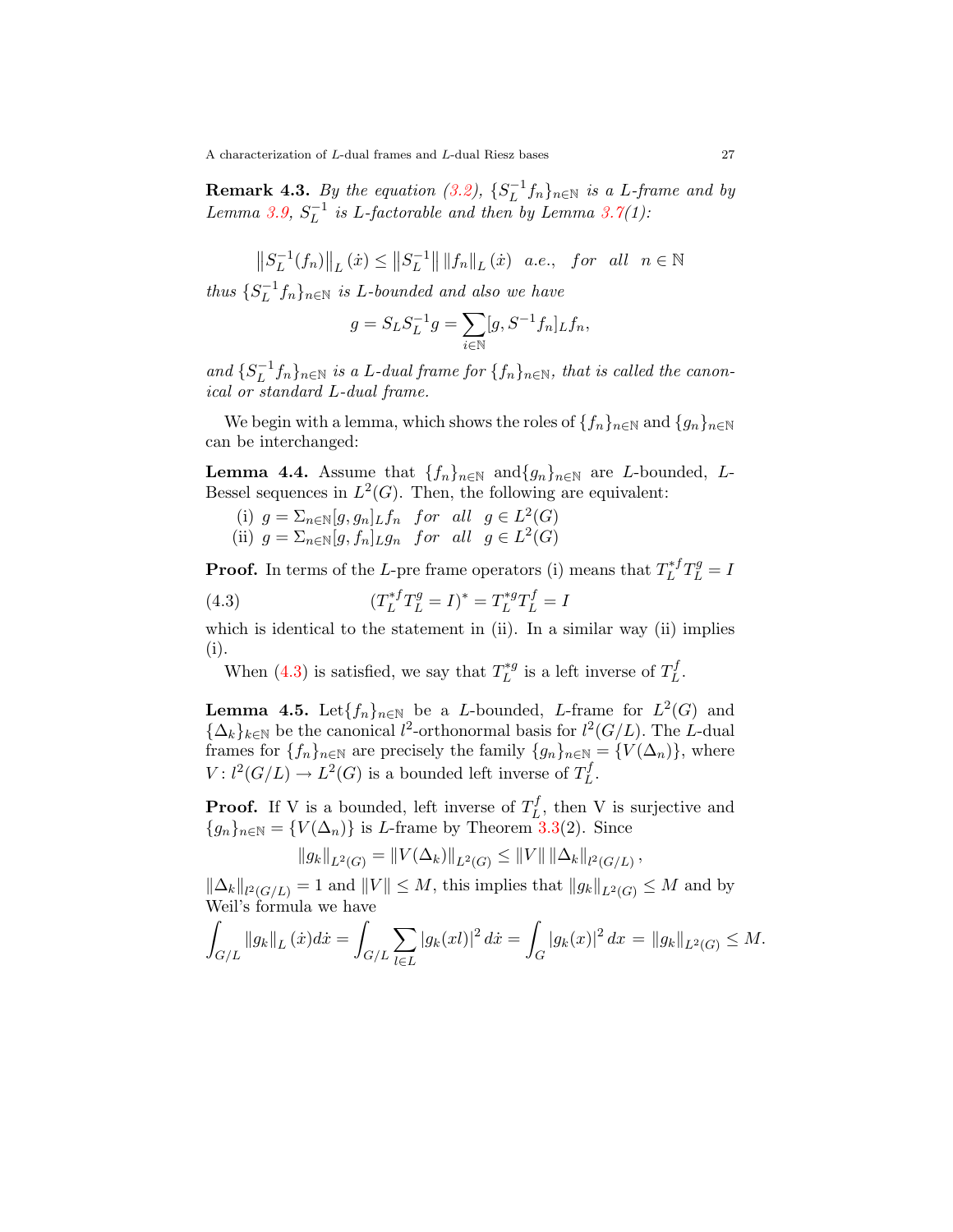Therefore, we have  $||g_k||_L(\dot{x}) \leq M$  a.e., for all  $k \in \mathbb{N}$ . Thus,  $\{g_k\}_{k \in \mathbb{N}}$  is a L-bounded sequence. Also, we have,

$$
T_L^fg = \{ [g, f_k]_L \}_{k \in \mathbb{N}} = \sum_{k=1}^{\infty} [g, f_k]_L \Delta_k, \text{ for all } g \in L^2(G),
$$

thus  $g = VT_L^f g = \sum_{k=1}^{\infty} [g, f_k]_{L} g_k$  for all  $g \in L^2(G)$ ; i.e.,  $\{g_k\}_{k \in \mathbb{N}}$  is L-dual frame of  $\{f_k\}_{k\in\mathbb{N}}$ . Assume that  $\{g_k\}_{k\in\mathbb{N}}$  is the L-dual frame of  $\{f_k\}_{k\in\mathbb{N}}$ , then, by Theorem [3.3\(](#page-4-2)2), the L-pre frame  $T_L^{*g}$  $L^{*g}$  of  $\{g_k\}_{k\in\mathbb{N}}$  is bounded, In fact,  ${g_k}_{k \in \mathbb{N}} = {T_L^{*g}}$  $L^{*g}(\Delta_k)\}_{k\in\mathbb{N}}$ , by Lemma [4.4,](#page-6-1)  $T^{*g}_L$  $L^{*g}T^f_L=I$ and the proof is complete.

<span id="page-7-0"></span>**Lemma 4.6.** Let  $\{f_n\}_{n\in\mathbb{N}}$  be a *L*-bounded, *L*-frame with *L*-pre frame operator  $T_L^{*f}$  $L^{*f}$ . Then, the bounded left inverses of  $T^{*f}_L$  $L^{*J}$  are precisely the operators having the form  $S_L^{-1}$  $L^{-1}T_{L}^{*f} + W(I - T_{L}^{f})$  $_L^f S_L^{-1}$  $L^{-1}T_{L}^{\ast f}$  $L^{*J}_{L}$ ), where  $W: l_1^2(G/L) \to L^2(G)$  and I denote the identity operator on  $l_1^2(G/L)$ .

**Proof.** We show that  $S_L^{-1}$  $L^{-1}T_L^{*f}+W(I-T_L^f)$  $_L^f S_L^{-1}$  $\iota_L^{-1}T_L^{*f}$  $\binom{n}{L}$  is bounded and a left inverse of  $T^f_L$  $L^f$ . By Theorem [3.3\(](#page-4-2)2)  $T^{\ast f}_L$  $L^{*f}$ ,  $S_L$  and  $S_L^{-1}$  $L^{-1}$  are bounded, So,  $S_L^{-1}$  $L^{-1}T_{L}^{*f} + W(I - T_{L}^{f})$  $_L^f S_L^{-1}$  $\iota_L^{-1}T_L^{*f}$  $\binom{n}{L}$  is bounded too, and

$$
(S_L^{-1}T_L^{*f} + W(I - T_L^f S_L^{-1}T_L^{*f}))T_L^f = I.
$$

For implication, if U is a given left inverse of  $T_L^f$  $L^U$ , then by taking  $W = U$ we have

$$
S_L^{-1}T_L^{*f} + W(I - T_L^f S_L^{-1} T_L^{*f}) = S_L^{-1}T_L^{*f} + U - UT_L^f S_L^{-1} T_L^{*f} = U.
$$

Now, we are ready to characterize all L-dual frames associated to a given L-frame.

**Theorem 4.7.** Let  $\{f_n\}_{n\in\mathbb{N}}$  be a L-bounded, L-frame for  $L^2(G)$ , then the L-dual frames of  $\{f_n\}_{n\in\mathbb{N}}$  are precisely the families

$$
\{g_n\}_{n\in\mathbb{N}} = \{S_L^{-1}f_n + h_n - \sum_{k=1}^{\infty} [s_L^{-1}f_n, f_k]_L h_k\}_{n\in\mathbb{N}},
$$

where  $\{h_n\}_{n\in\mathbb{N}}$  is a L-bounded, L-Bessel sequence in  $L^2(G)$ .

Proof. By Lemmas [4.5](#page-6-2) and [4.6](#page-7-0) we can characterize the L-dual frames as all families of the form

$$
\{g_k\}_{k \in \mathbb{N}} = \{S_L^{-1}T_L^{*f}(\Delta_k) + W(I - T_L^f S_L^{-1} T_L^{*f})\Delta_k\},\
$$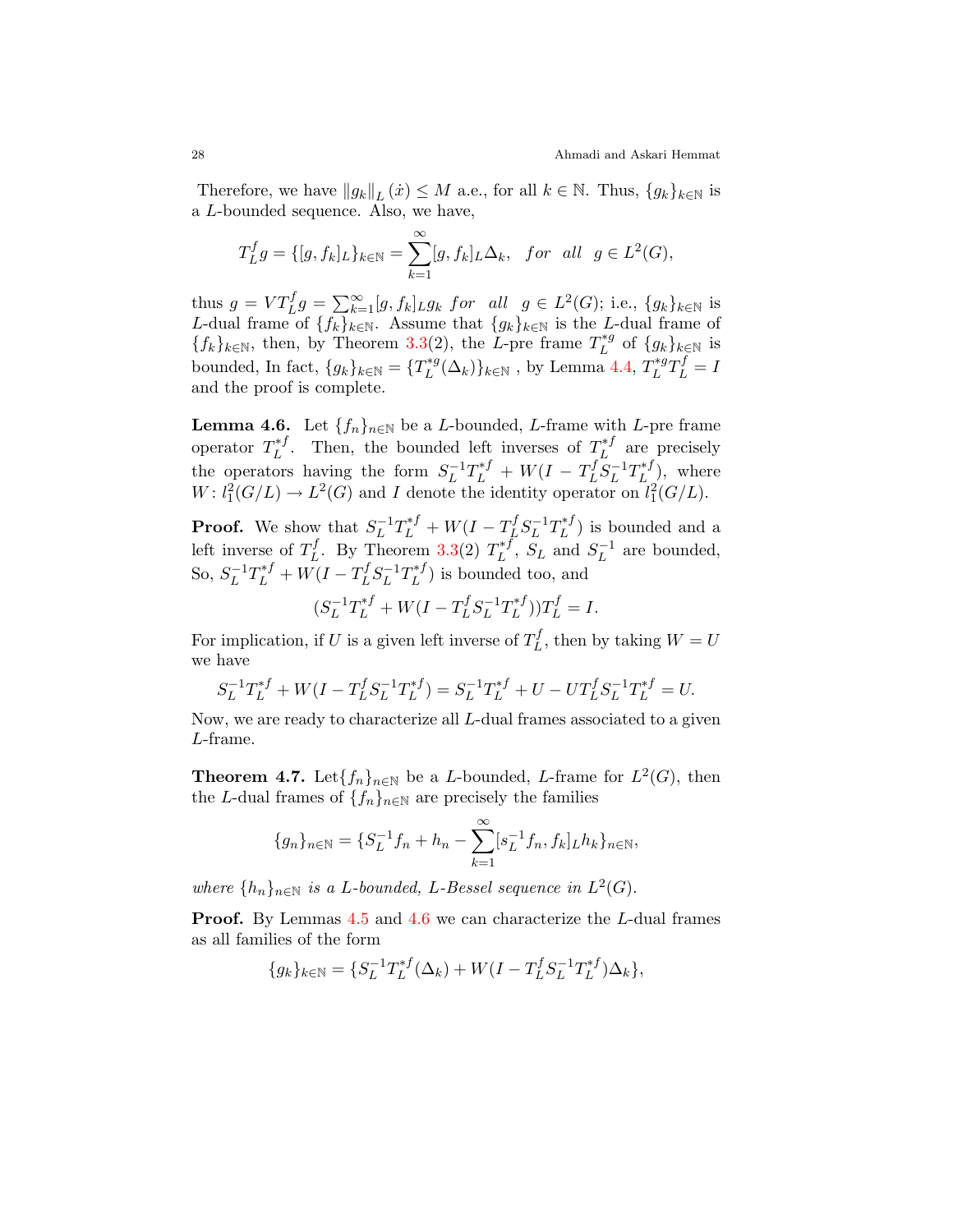where,  $W: l_1^2(G/L) \to L^2(G)$  is an operator of the form  $W\{k_j\}_{j\in\mathbb{N}}=$  $\sum_{j=1}^{\infty} k_j h_j$ , such that  $\{h_n\}_{n\in\mathbb{N}}$  is a L-bounded L-Bessel sequence in  $L^2(G)$ . Thus,  $W{\{\Delta_k\}_{k\in\mathbb{N}} = {h_n\}_{n\in\mathbb{N}}},$ 

$$
\{g_k\}_{k \in \mathbb{N}} = \{S_L^{-1}T_L^{*f}(\Delta_k) + W(I - T_L^f S_L^{-1} T_L^{*f})(\Delta_k)\}
$$
  
= 
$$
\{S_L^{-1}f_n + h_n - \sum_{k=1}^{\infty} [S_L^{-1}f_n, f_k]_L h_k\}_{n \in \mathbb{N}},
$$

that completes the proof.

### 5. A characterization of  $L$  - dual Riesz bases

In this section we show that every L-Riesz basis is a L-bounded, Lframe sequence in  $L^2(G)$ . Thus, it has a L-dual frame which is a L-Riesz basis. Similar to the usual inner product, we define L-orthogonality.

**Definition 5.1.** Let  $f, g \in L^2(G)$ . We say that f and g are L-orthogonal if  $[f, g]_L = 0$ .

A sequence  $\{g_n\}_{n\in\mathbb{N}}\subseteq L^2(G)$  is called L-orthonormal, if  $[g_n,g_m]_L=0$ for all  $n \neq m \in \mathbb{N}$  and  $||g_n||_L = 1$  for all  $n \in \mathbb{N}$ . For  $\Lambda \subseteq L^2(G)$ , the L-orthogonal complement of  $\Lambda$  is

$$
\Lambda^{\perp_L} = \{ g \in L^2(G); [f, g]_L = 0, \quad a.e., \quad for \quad all \quad f \in \Lambda \}.
$$

<span id="page-8-0"></span>**Remark 5.2.** If  $\{g_n\}_{n\in\mathbb{N}}$  is a L-orthonormal basis in  $L^2(G)$ , in [\[9\]](#page-11-0) it is proved that the following are equivalent:

(a) For each  $f \in L^2(G)$ ,  $f(x) = \sum_{n \in \mathbb{N}} ([f, g_n]_L(\dot{x})) g_n(x)$ , a.e.,  $x \in G$ . (b) For all  $f \in L^2(G)$ ,  $||f||_I^2$  $\sum_{n=1}^{2} (\dot{x}) = \sum_{n \in \mathbb{N}} |[f, g_n]_L(\dot{x})|^2$ , a.e., (Parseval Identity).

**Definition 5.3.** A sequence  $\{f_n\}_{n\in\mathbb{N}}$  in  $L^2(G)$  is said to be L-Riesz basis, if there exists a L-orthonormal basis  $\{g_n\}_{n\in\mathbb{N}}$  and L-factorable operator  $U: L^2(G) \to L^2(G)$ , which is a topological automorphism such that  $U(g_n) = f_n$ , for every  $n \in \mathbb{N}$ .

<span id="page-8-1"></span>**Remark 5.4.** (i) If  $U: L^2(G) \to L^2(G)$  is invertible, then U is Lfactorable. Indeed, for  $h \in B_L(G)$ , we have

$$
UU^{-1}(hf) = hf = hUU^{-1}f = U(hU^{-1}f).
$$

Therefore,  $U^{-1}(hf) = hU^{-1}f$  for all  $f \in L^2(G)$ , and so  $U^{-1}$  is Lfactorable.

(ii) If  $\{g_n\}_{n\in\mathbb{N}}$  is a L-Riesz basis for  $L^2(G)$ . According to the definition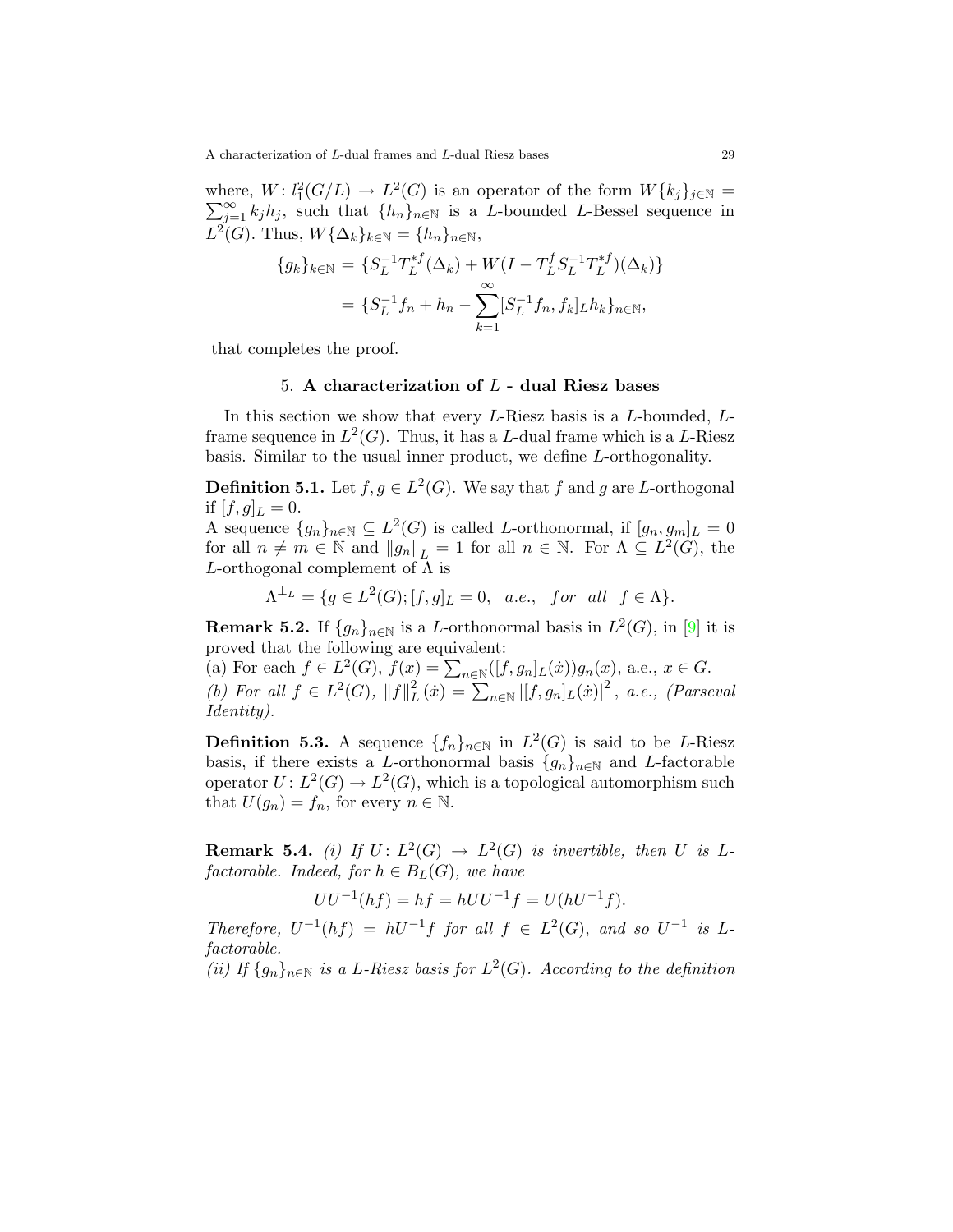we can write  $\{g_n\}_{n\in\mathbb{N}} = \{U(f_n)\}_{n\in\mathbb{N}}$ , where U is a L-factorable operator which is a topological automorphism on  $L^2(G)$  and  $\{f_n\}_{n\in\mathbb{N}}$  is a L-orthonormal basis for  $L^2(G)$ . Since U is a topological automorphism then U is bounded, thus by Lemma  $3.7(1)$  $3.7(1)$  we have

$$
||g_n||_L(\dot{x}) = ||U(f_n)||_L(\dot{x}) \le ||U|| ||f_n||_L(\dot{x}) \quad a.e.
$$

Since  $||f_n||_L(\dot{x}) = 1$  a.e. so  $||g_n||_L(\dot{x}) \leq ||U||$  a.e., that is,  $g_n$  is a L-bounded for all  $n \in \mathbb{N}$ .

**Proposition 5.5.** Let  ${g_n}_{n \in \mathbb{N}}$  be a L-Riesz basis for  $L^2(G)$ . Then,  ${g_n}_{n \in \mathbb{N}}$  is a L-frame for  $L^2(G)$ .

**Proof.** According to the definition we can write  $\{g_n\}_{n\in\mathbb{N}} = \{U(f_n)\}_{n\in\mathbb{N}},$ where U is a L-factorable operator which is a topological automorphism on  $L^2(G)$  and  $\{f_n\}_{n\in\mathbb{N}}$  is L-orthonormal basis for  $L^2(G)$ . By Remark [5.2\(](#page-8-0)b) we have for  $g \in L^2(G)$ ,

$$
\sum_{n=1}^{\infty} |[g, g_n]_L(\dot{x})|^2 = \sum_{n=1}^{\infty} |[g, Uf_n]_L(\dot{x})|^2 = ||U^*g||_L^2(\dot{x}) \quad a.e.,
$$

by Lemma [3.7\(](#page-5-0)1) we have  $\sum_{n=1}^{\infty} |[g, g_n]_L(\dot{x})|^2 \leq ||U^*||^2 ||g||_L^2$  $L^2(\dot{x})$  a.e., this implies that a L-Riesz basis is a L-Bessel sequence. The lower bound property follows from

$$
||g||_{L} (\dot{x}) = ||(U^{*})^{-1}U^{*}g||_{L} (\dot{x}) \le
$$
  

$$
||(U^{*})^{-1}|| ||(U^{*})g||_{L} (\dot{x}) = ||U^{-1}|| ||(U^{*})g||_{L} (\dot{x}) \quad a.e..
$$

Using the above proposition, Remarks  $5.4(i)$  $5.4(i)$  and  $5.4(ii)$  and the following theorem we have the characterization of L-dual frames for L-Riesz basis.

**Theorem 5.6.** Let  $\{f_n\}_{n\in\mathbb{N}}$  be a L-Riesz basis for  $L^2(G)$ . Then, there exists a L-Riesz basis  ${g_n}_{n \in \mathbb{N}}$  in  $L^2(G)$  such that

$$
g = \sum_{n=1}^{\infty} [g, g_n]_L f_n \quad \text{for all} \quad g \in L^2(G).
$$

**Proof.** By definition we have  $\{f_n\}_{n\in\mathbb{N}} = \{U(e_n)\}_{n\in\mathbb{N}}$ , where U is a Lfactorable operator which is a topological automorphism on  $L^2(G)$  and  $\{e_n\}_{n\in\mathbb{N}}$  is a *L*-orthonormal basis for  $L^2(G)$ .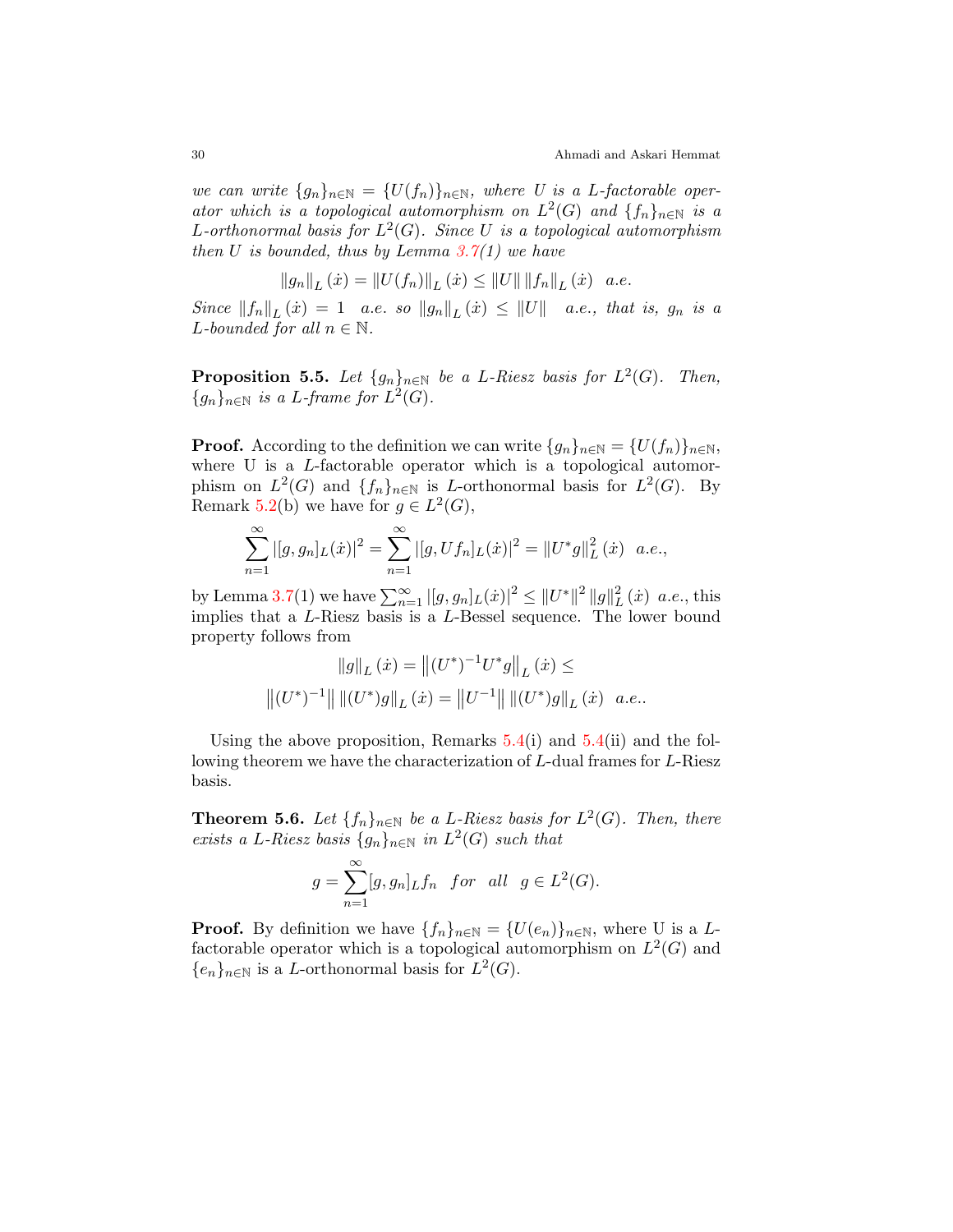Let  $g \in L^2(G)$ . By expanding  $U^{-1}g$  in the L-orthonormal basis  $\{e_n\}_{n\in\mathbb{N}},$ we have

$$
U^{-1}g = \sum_{n=1}^{\infty} [U^{-1}g, e_n]_L e_n = \sum_{n=1}^{\infty} [g, (U^{-1})^* e_n]_L e_n.
$$

Setting  $g_n := (U^{-1})^* e_n$ , we have  $g = U U^{-1} g = U \sum_{n=1}^{\infty} [g, g_n]_L e_n$ . Then,  $[g,(U^{-1})^*e_n] = [U^{-1}g,e_n]_L$  and  $[U^{-1}g,e_n]_L \in L^\infty(\overline{G/L})$  for every  $n \in \mathbb{N}$ and by Bessel's Inequality

$$
\sum_{n=1}^{\infty} |[g, (U^{-1})^* e_n]_L(\dot{x})|^2 \le ||g||_L(\dot{x}) < \infty \text{ for a.e., } \dot{x} \in G/L.
$$

Also,

$$
g = U \sum_{n=1}^{\infty} [g, (U^{-1})^* e_n]_L e_n = \sum_{n=1}^{\infty} [g, (U^{-1})^* e_n]_L U e_n = \sum_{n=1}^{\infty} [g, g_n]_L f_n.
$$

This completes the proof.

The sequence  $\{g_n\}_{n\in\mathbb{N}}$  in the above proof is called the L-dual Riesz basis, and so a L-dual frame, for  $\{f_n\}_{n\in\mathbb{N}}$ .

**Example 5.7.** Let G be a LCA group with a uniform lattice L. In [\[9\]](#page-11-0), it is proved that  $L^2(G)$  admits a L-orthonormal basis. Let  $\{E_n\}_{n\in\mathbb{N}}$  be a Lorthonormal basis for  $L^2(G)$  then  $\mathcal{F} = \{E_1, E_1, E_2, E_2, \dots E_k, E_k, \dots\}$ is a L-frame for  $L^2(G)$ . Also,  $\{\frac{1}{2}E_1, \frac{1}{2}E_1, \ldots, \frac{1}{2}E_k, \frac{1}{2}E_k, \ldots\}$  and  $\{E_1, 0, \}$  $\ldots, E_k, 0, \ldots\}$  are L-dual frames for  $\mathcal{F}.$ 

Acknowledgements:(i) The authors would like to thank the referee for his good comments and for providing references.

(ii) This research has been financially supported by Mahani mathematical research center.

### **REFERENCES**

- <span id="page-10-1"></span>1. P. G. Casazza, The art of frame theory, Taiwanese J. Math. 4(2) (2000) 129-201.
- <span id="page-10-0"></span>2. P. G. Casazza and M. C. Lammers, Bracket products for Weyl-Heisenberg frames, Advance in Gabor analysis, Appl. Numer. Harmon. Anal. (2003) 71-89.
- <span id="page-10-2"></span>3. O. Christensen, An Introduction to Frames and Riesz Bases, Applied and Numerical Harmonic Analysis, Birkhäuser Boston, Inc., Boston, MA, 2003.
- <span id="page-10-3"></span>4. G. B. Folland, A Course in Abstract Harmonic Analysis, Studies in Advanced Mathematics, CRC Press, Boca Raton, FL, 1995.
- <span id="page-10-4"></span>5. E. Hern´andez, D. Labate and G. Weiss, A unified characterization of reproducing systems generated by a finite family, II, J. Geom. Anal. 12 (2002) 615-662.